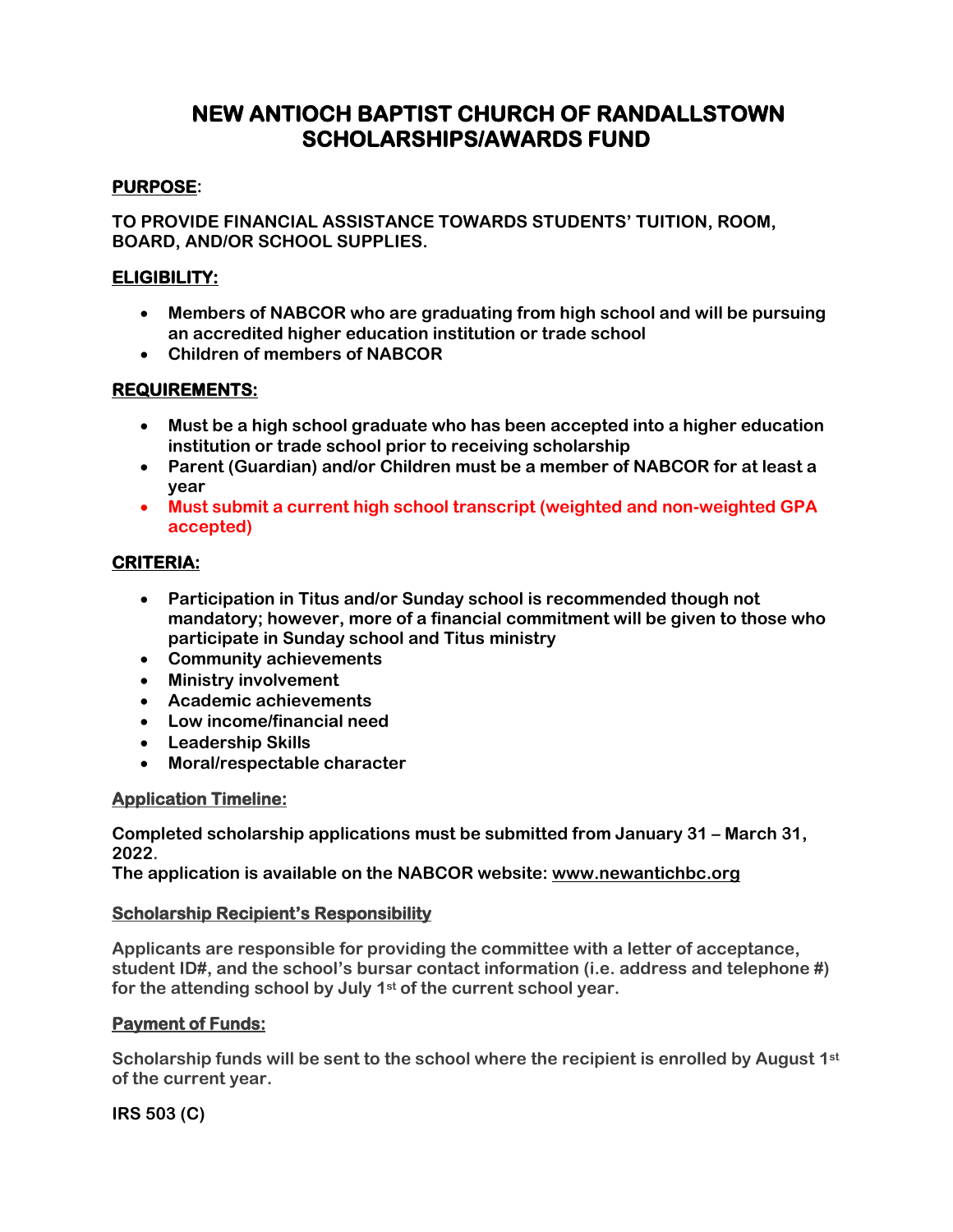## **Pastor Kenneth L. Barney Leadership Award**

**New Antioch Baptist Church of Randallstown (NABCOR) is awarding a \$1,000 or more, depending on the available funds, scholarship annually to an outstanding young leader of the NABCOR family. This is a recurring scholarship for up to a maximum of four years per recipient; scholarship recipients must maintain a GPA of 3.00 or better (fourpoint scale) to remain eligible for funds and must maintain enrollment in an accredited higher education program. NABCOR launched this award to encourage those Christian young adults who are leading by example in the church, school, and community. Applicants for this award will be selected based on the breadth and depth of involvement and leadership in the church, school, and community.** 

## **Criteria**

- **High school seniors graduating in current year who have been active members of NABCOR for at least two years prior to their graduation**
- **Minimum GPA of 3.5 or the equivalent or better, on a 4.0 grade scale.**
- **Demonstrates Christian leadership qualities and skills**
	- ➢ **Regular church and youth ministry attendance**
	- ➢ **Commitment to family**
	- ➢ **Personal growth through Bible study**
	- ➢ **Strong Christian character**
	- ➢ **Service to others**
	- ➢ **Effective communication (verbal and non-verbal)**
	- ➢ **Inspires and encourages others to serve**
	- ➢ **Positive attitude (upbeat, optimistic)**
	- ➢ **Serves as a role model**
	- ➢ **Honesty**

### **Application Requirements**

- **• Written response to application essay**
- **• Leadership and participation in Christian and outside activities, e.g., NABCOR ministries, honors and awards, community service, extra-curricular activities**
- **• Three letters of recommendation (a least one must be from an active NABCOR member)**

**Application Question: In 500 words or less, please indicate how you have exhibited these qualities in your response to the following question: Discuss how, through your leadership and participation in church, school, community events, activities, and organizations, you possess the mindset and skills to succeed as a leader. Please be as specific as possible in your examples.**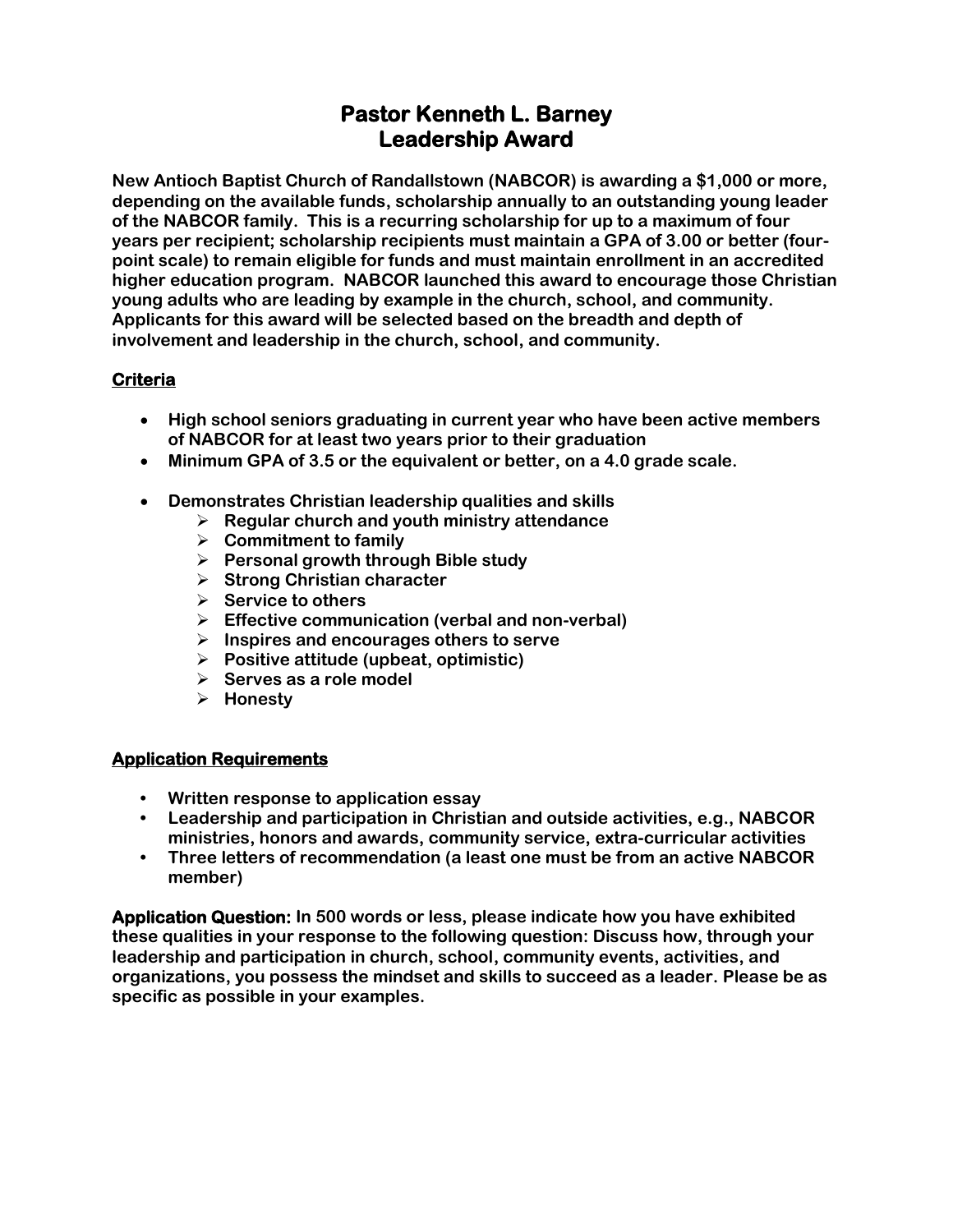## **Ellen P. Barney Scholarship**

**This needs-based award is available only to undergraduate NABCOR members. The award is available for consideration to students who demonstrate exceptional financial need. Priority will be given to students who are pursuing a bachelor degree.** 

**This scholarship is awarded annually in an amount of a \$1,000 or more, depending upon the availability of funds. This is a recurring scholarship for up to a maximum of four years per recipient; scholarship recipient(s) must maintain a college GPA of 3.0 or better (four-point scale) to remain eligible for funds and must be continuously enrolled in an accredited higher education program.** 

#### **Criteria:**

- **A 3.5 high school GPA (weighted or non-weighted), or better, on a 4.0 grade scale.**
- **Demonstrated financial need using the following:**
	- ➢ **Household income range**
	- ➢ **Number of persons in household**
	- ➢ **Number of students (if any) in this household who are currently attending a college, university, or any other higher education program**
	- ➢ **Special hardships (e.g. high medical expenses)**
	- ➢ **Estimated student income from work, financial aid, or other scholarships**
	- ➢ **Estimated contribution from parents, guardians, or other sources**

#### **Application Requirements:**

- **• Written response to application essay (question to be provided)**
- **• High School Transcript**
- **• Demonstrated financial need**
- **• Three letters of recommendation (a least one must be from an active NABCOR member.**

**Parents and students must sign and verify the responses for this scholarship. The winner of this scholarship may be required to provide verification of income and/or need.**

#### **Application Question: Using the criteria, write a 500 word essay. Describe why you deserve this scholarship.**

#### **Confidentiality**

**Caution will be taken to ensure the confidentiality of information that you provide. The information will be used by the scholarship committee members to determine eligibility for this scholarship.**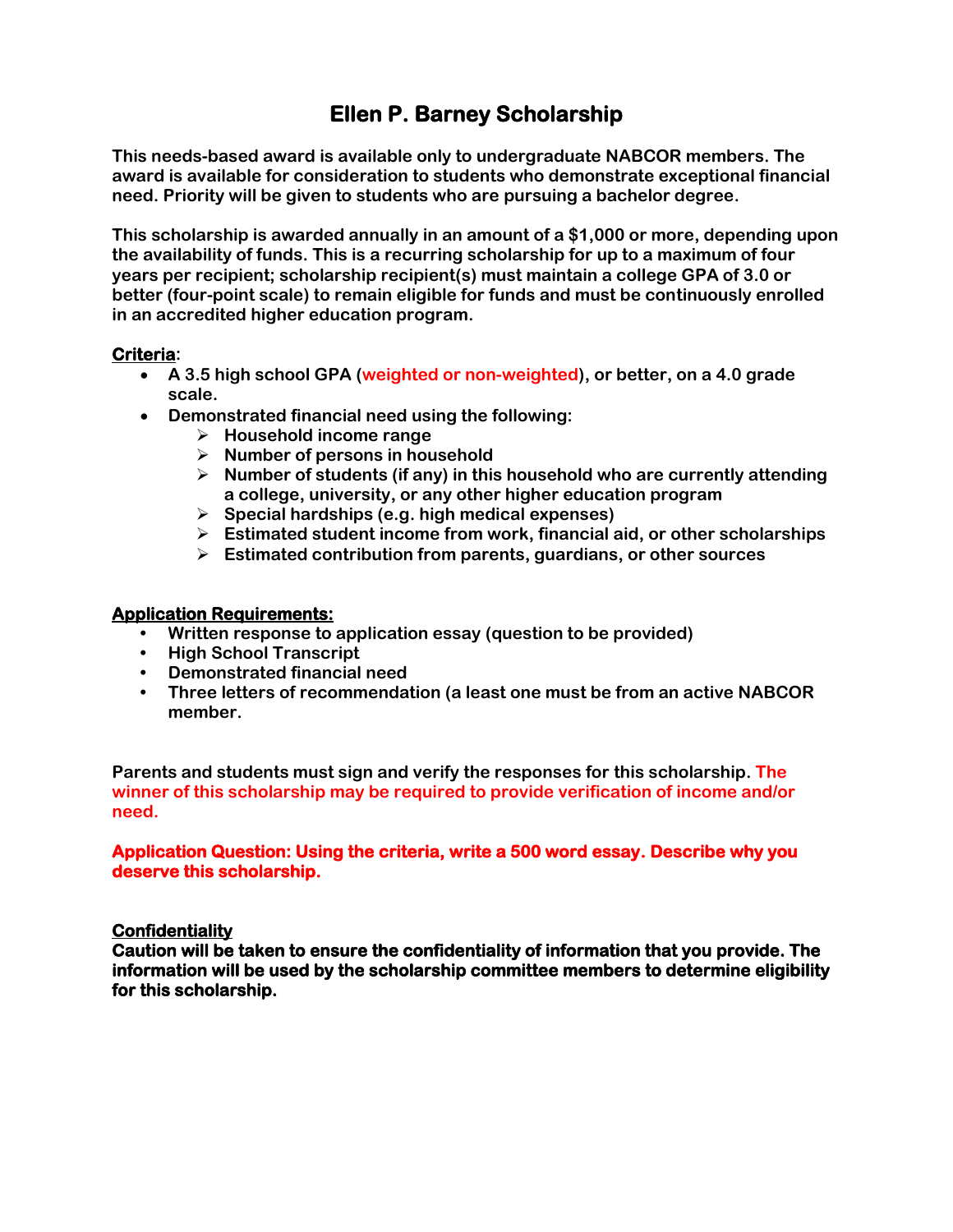## **Myers/Dunston Academic Scholarship**

**The NABCOR Academic Scholarship is awarded to a student who in the judgment of the NABCOR Scholarship Committee is most deserving of assistance because of academic merit. This scholarship is a reward for the years of hard work and diligent effort demonstrated by a young and talented student.**

### **Eligibility Criteria:**

- **Must demonstrate the following qualities:**
	- ➢ **Good character**
	- ➢ **Leadership**
	- ➢ **Christian faith**
- **Graduate from an accredited high school**
- **Must have a cumulative 3.0 GPA or higher on a 4.0 grade scale (weighted or nonweighted)**
- **Plan to enroll full-time in a bachelor's degree program at an accredited higher education or another continuing education endeavor**

### **Application Requirements**

**Applicants must also write a 500 word (or less) essay. Describe how Jesus Christ has impacted their lives.**

**\*This award shall be a one-time allotment of \$750 or more given to the best two students who have demonstrated the above qualifications.**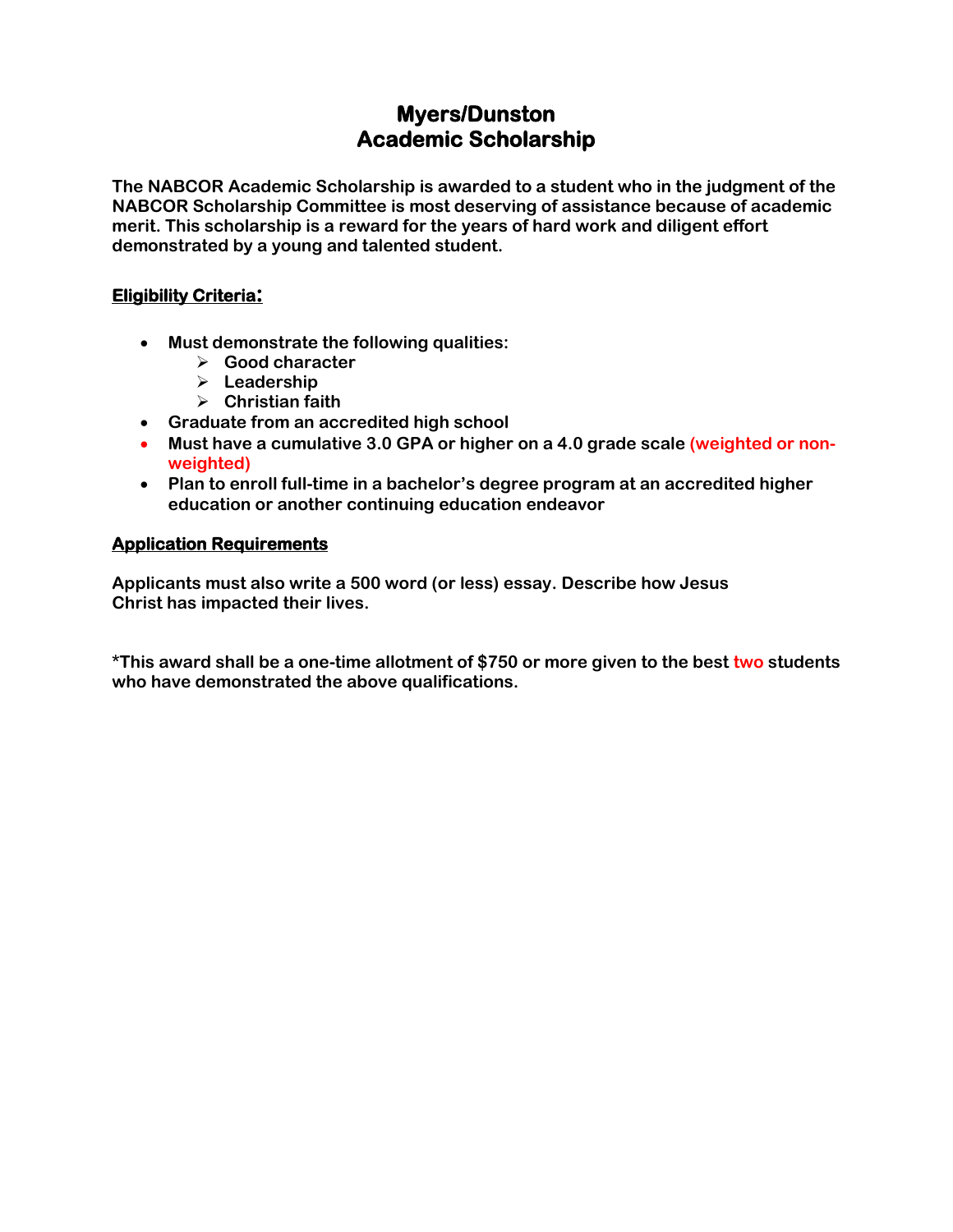## **Trustee Charles Arthur Community Service Award**

**This award is given to a member of NABCOR who displays the aptitude to better the community through their volunteer work and/or service hours. The scholarship selection committee will make a decision based the individual who best meets the below criteria:**

## **Criteria:**

- **Proven to have served as an effective volunteer in the community**
- **Must have documentation for completing 150 hours or more of community service**
- **Obtain two letters of recommendation at least one from the organization that the candidate has served.**
- **Obtained letter(s) from the organization(s) that the candidate served to include the type of service and/or contribution**
- **Must write essay (no more than 500 words) detailing what serving the community means to you**
- **Must be a high school graduate with a minimum grade point average of 2.5 on a 4.0 grade scale**

**\*This award shall be a one-time allotment of \$750 or more given to the two best students who have demonstrated the above qualifications.**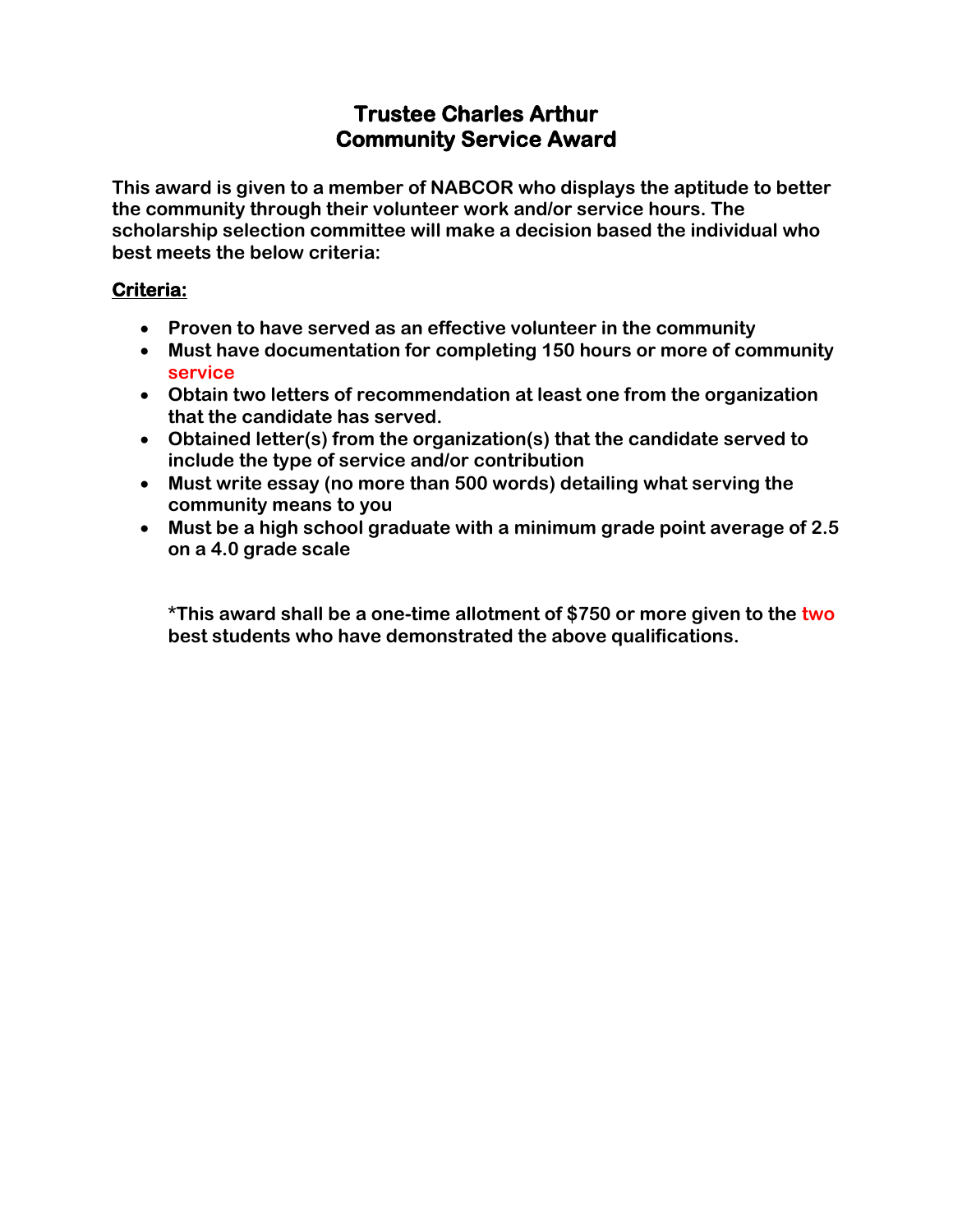## **Deacon Merrill Houston Titus Ministry Awards**

**Candidates who are considered for this award should meet the following basic requirements:**

### **Criteria:**

- **Currently active participant in the Titus ministry**
- **Consistently participated in the Titus ministry from the 7th through 12th grade**
- **Demonstrates a knowledge and understanding of God's Word as presented through the Titus Ministry**
- **Ability to teach and/or be a witness to their peers**
- **Must be a high school graduate with a grade point average 2.5 or above**
- **Should display a high level of respect for teachers and students alike**
- **Must obtain recommendations from 2 Titus teachers**
- **Write an essay (500 words or less) on how the Titus Ministry has help to develop them as a follower of Christ**

**\*This award shall be a one-time allotment of \$750 or more given to the best two students who have demonstrated the above qualifications.**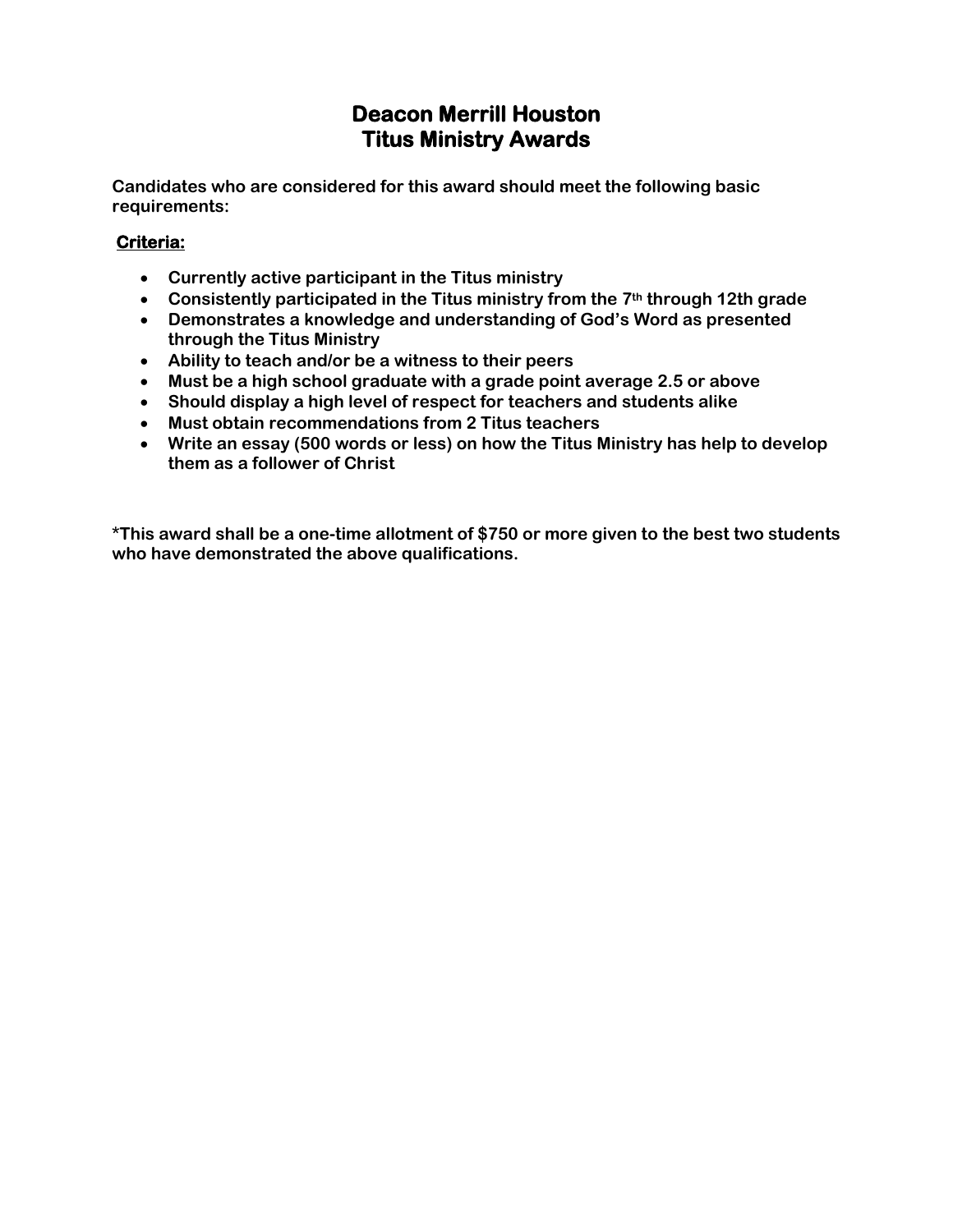## **Deacon Theodore Williams Character Award**

**This scholarship is awarded to NABCOR young adult who demonstrates godly qualities and one of good character living a life that honors God's Word.** 

## **Criteria:**

- **Demonstrates a sincere faith in the Lord Jesus Christ**
- **Must be bold for the things of God, much like Daniel demonstrated in I Samuel 17:22-26**
- **Demonstrate a good reputation among their elders and peers in the Titus ministry**
- **Must obtain two recommendations confirming the recipients good character**
- **Applicants must write in their own words an essay (500 words or less). Why It is beneficial to have and maintain good character as a follower of Christ**

**This award shall be a one-time allotment of \$750 or more given to the best two students who have demonstrated the above qualifications.**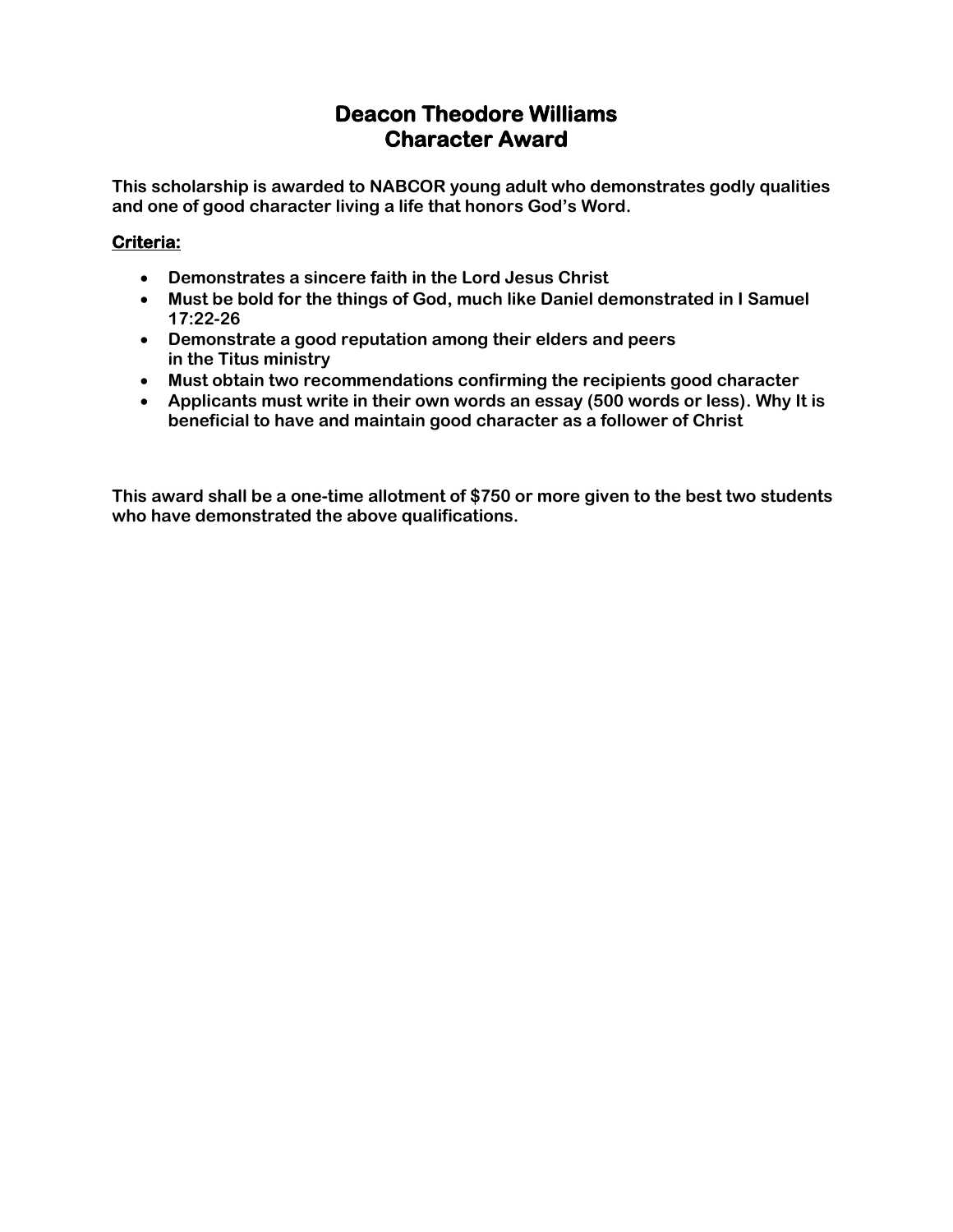# **Sally Mitchell Ministry Award**

**The ministry award is given for the performance of meritorious service in the church. This special scholarship award is presented to a current-year NABCOR high school graduate whose service to the church has extended beyond basic membership and church attendance to include participation in, but not limited to, the below ministries such as:**

- **Youth Ministry**
- **Music Ministry**
- **Audio-Visual Ministry**
- **Sunday School Ministry**
- **Usher Board Ministry**
- **Hospitality Ministry**
- **Any outreach or service initiatives of the church**

**Major factors that are considered in recognizing students for this award are consistency of performance, quality of performance, length of time that the service has been rendered, and leadership roles, if any, that the potential successful award recipient has fulfilled in a ministry.**

#### **Application Requirements:**

- **Provide recommendation letter(s) from the ministry leader(s) or head(s) of any other service initiative(s) you have served.**
- **Applicants are required to write in their own words an essay (500 words or less) on how, through your ministry, you have been blessed or blessed God's people.**

**This award shall be a one-time allotment of \$750 or more given to the best two students who has demonstrated the above qualifications.**